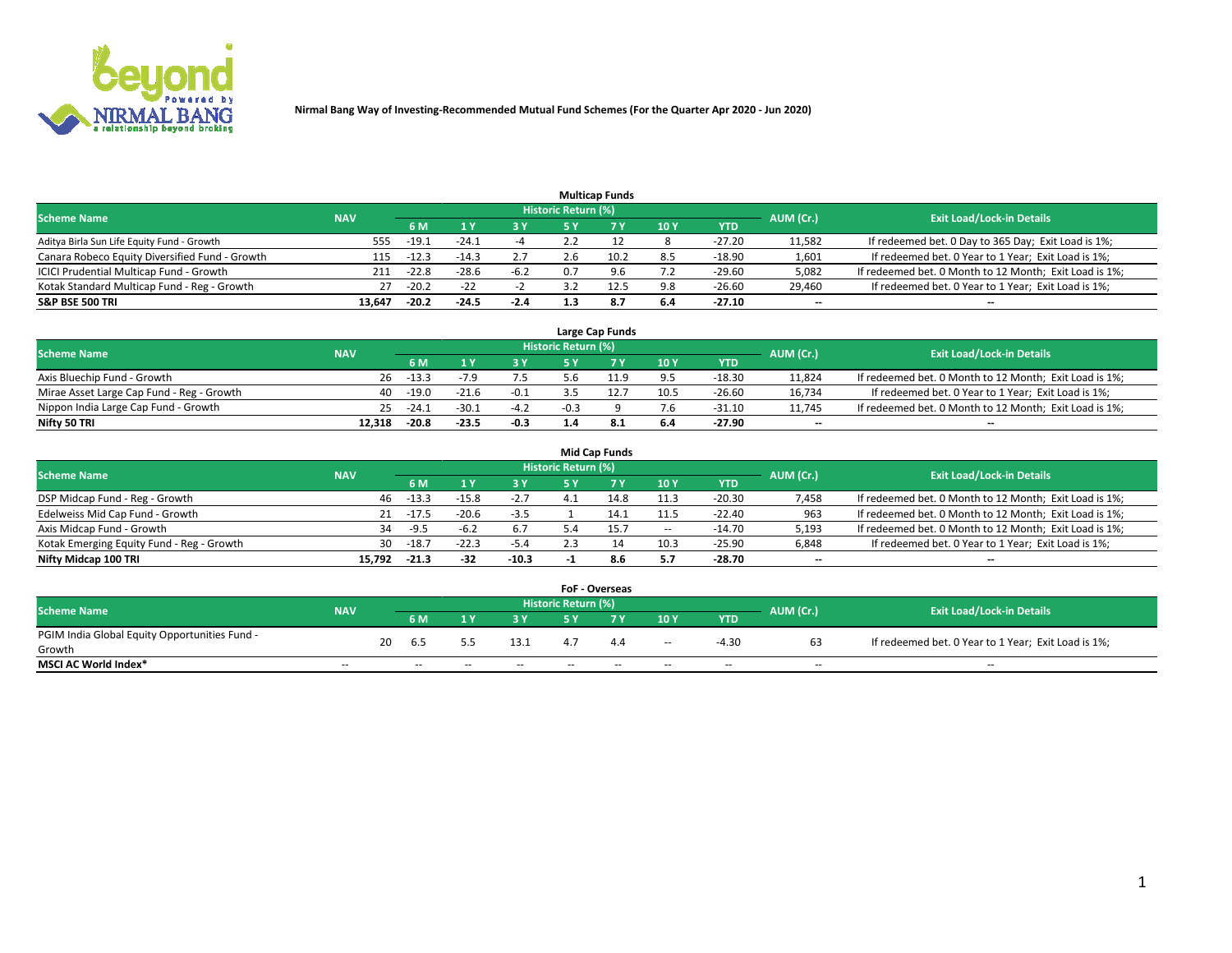

|                                                  |            |         |         |            |                     | Large & Midcap |      |            |           |                                                        |
|--------------------------------------------------|------------|---------|---------|------------|---------------------|----------------|------|------------|-----------|--------------------------------------------------------|
| <b>Scheme Name</b>                               | <b>NAV</b> |         |         |            | Historic Return (%) |                |      |            | AUM (Cr.) | <b>Exit Load/Lock-in Details</b>                       |
|                                                  |            | 6 M     |         | <b>3 Y</b> | 5٧                  |                | 10Y  | <b>YTD</b> |           |                                                        |
| Canara Robeco Emerging Equities - Growth         | 77         | $-13.5$ | $-18.3$ | $-1.5$     |                     |                | 14.2 | $-21.00$   | 4,254     | If redeemed bet. 0 Year to 1 Year; Exit Load is 1%;    |
| Invesco India Growth Opportunities Fund - Growth | 28         | $-18.0$ | $-19.1$ | 0.8        |                     |                |      | $-24.10$   | 2,498     | If redeemed bet. 0 Year to 1 Year; Exit Load is 1%;    |
| Sundaram Large and Mid Cap Fund - Reg - Growth   | 26         | $-22.4$ | $-22.9$ |            |                     | 10.5           |      | $-28.10$   | 1,167     | If redeemed bet. 0 Month to 12 Month; Exit Load is 1%; |
| Principal Emerging Bluechip Fund - Growth        | 83         | $-15.6$ | $-19.2$ | $-2.8$     |                     | 15.4           | 10.8 | $-22.70$   | 2,117     | If redeemed bet. 0 Day to 365 Days; Exit Load is 1%;   |
| NIFTY Large Midcap 250 TRI                       | 5.444      | $-19.4$ | $-25.1$ | $-3.4$     | 1.9                 | 10.2           | 7.4  | -26.60     | $- -$     | --                                                     |

|                                  |            |         |         |        |                     | <b>Focused Funds</b> |        |            |           |                                                        |
|----------------------------------|------------|---------|---------|--------|---------------------|----------------------|--------|------------|-----------|--------------------------------------------------------|
| <b>Scheme Name</b>               | <b>NAV</b> |         |         |        | Historic Return (%) |                      |        |            | AUM (Cr.) | <b>Exit Load/Lock-in Details</b>                       |
|                                  |            | 6 M     |         |        |                     |                      | 10Y    | <b>YTD</b> |           |                                                        |
| Axis Focused 25 Fund - Growth    | 23         | $-18.2$ | $-14.5$ |        |                     |                      | $\sim$ | $-23.80$   | 9.764     | If redeemed bet. 0 Month to 12 Month; Exit Load is 1%; |
| SBI Focused Equity Fund - Growth | 123        | $-12.4$ | $-13.3$ | 4.3    |                     |                      |        | $-19.90$   | 8.264     | If redeemed bet. 0 Year to 1 Year; Exit Load is 1%;    |
| <b>S&amp;P BSE 500 TRI</b>       | 13.647     | $-20.2$ | $-24.5$ | $-2.4$ |                     | 8.                   | 6.4    | $-27.10$   | $- -$     | $- -$                                                  |

| <b>Small Cap Funds</b>                                                                                          |       |         |         |         |        |           |       |            |                          |                                                     |  |  |  |  |
|-----------------------------------------------------------------------------------------------------------------|-------|---------|---------|---------|--------|-----------|-------|------------|--------------------------|-----------------------------------------------------|--|--|--|--|
| <b>Historic Return (%)</b><br><b>Exit Load/Lock-in Details</b><br><b>Scheme Name</b><br><b>NAV</b><br>AUM (Cr.) |       |         |         |         |        |           |       |            |                          |                                                     |  |  |  |  |
|                                                                                                                 |       | 6 M     |         | 3 Y     | 5 Y    | <b>7Y</b> | 10Y   | <b>YTD</b> |                          |                                                     |  |  |  |  |
| Franklin India Smaller Companies Fund - Growth                                                                  | 35    | $-27.8$ | $-36.9$ | $-12.9$ | $-2.7$ | 11.9      | 9.7   | $-30.90$   | 6,628                    | If redeemed bet. 0 Year to 1 Year; Exit Load is 1%; |  |  |  |  |
| HDFC Small Cap Fund - Growth                                                                                    | 26    | $-29.2$ | $-40.2$ | $-8.2$  | $-0.1$ |           | 6.6   | $-31.30$   | 6,247                    | If redeemed bet. 0 Year to 1 Year; Exit Load is 1%; |  |  |  |  |
| L&T Emerging Businesses Fund - Reg - Growth                                                                     | 16    | $-28.4$ | $-37$   | $-10.2$ | 0.8    | $- -$     | $\!-$ | $-31.70$   | 5,606                    | If redeemed bet. 0 Year to 1 Year; Exit Load is 1%; |  |  |  |  |
| SBI Small Cap Fund - Growth                                                                                     | 42    | $-16.9$ | $-19$   | $-0.1$  | 6.9    | 20        | 14.7  | $-21.10$   | 3,476                    | If redeemed bet. 0 Year to 1 Year; Exit Load is 1%; |  |  |  |  |
| Nifty Smallcap 100 TRI                                                                                          | 4.543 | $-30.6$ | $-43.7$ | $-18.6$ | $-8.2$ | 3.4       | 1.1   | -36.60     | $\overline{\phantom{a}}$ | --                                                  |  |  |  |  |

## **ELSS Schemes (Tax Saving u/s 80-C)**

| <b>Scheme Name</b>                           | <b>NAV</b> |         |         | <b>Historic Return (%)</b> |        |      |                          |            | AUM (Cr.) | <b>Exit Load/Lock-in Details</b> |
|----------------------------------------------|------------|---------|---------|----------------------------|--------|------|--------------------------|------------|-----------|----------------------------------|
|                                              |            | 6 M     |         | <b>3Y</b>                  | 5 Y    |      | 10Y                      | <b>YTD</b> |           |                                  |
| Aditya Birla Sun Life Tax Relief 96 - Growth | 25         | $-14.2$ | $-20.1$ | $-0.9$                     | 2.6    |      | 8.5                      | $-21.60$   | 10,073    | Nil                              |
| Axis Long Term Equity Fund - Growth          | 39         | $-15.7$ | $-12.1$ | 3.6                        | 3.9    | 15.7 | 13.4                     | $-21.30$   | 21,659    | Nil                              |
| Canara Robeco Equity Tax Saver Fund - Growth | 57         | $-10.8$ | $-13.2$ |                            |        | 10.9 | 8.9                      | $-17.40$   | 829       | Nil                              |
| Invesco India Tax Plan - Growth              | 42         | $-15.7$ | $-17.9$ | 0.2                        | 2.6    |      | 10.1                     | $-22.40$   | 1,028     | Nil                              |
| Mirae Asset Tax Saver Fund - Reg - Growth    | 14         | $-17.8$ | $-19.9$ | 1.2                        | $\sim$ | $-$  | $\overline{\phantom{a}}$ | $-26.30$   | 3,282     | Nil                              |
| <b>S&amp;P BSE 200 TRI</b>                   | 4.443      | $-19.9$ | $-23.4$ | $-1.4$                     | 1.6    | 8.9  | 6.7                      | $-26.90$   | $- -$     | $-$                              |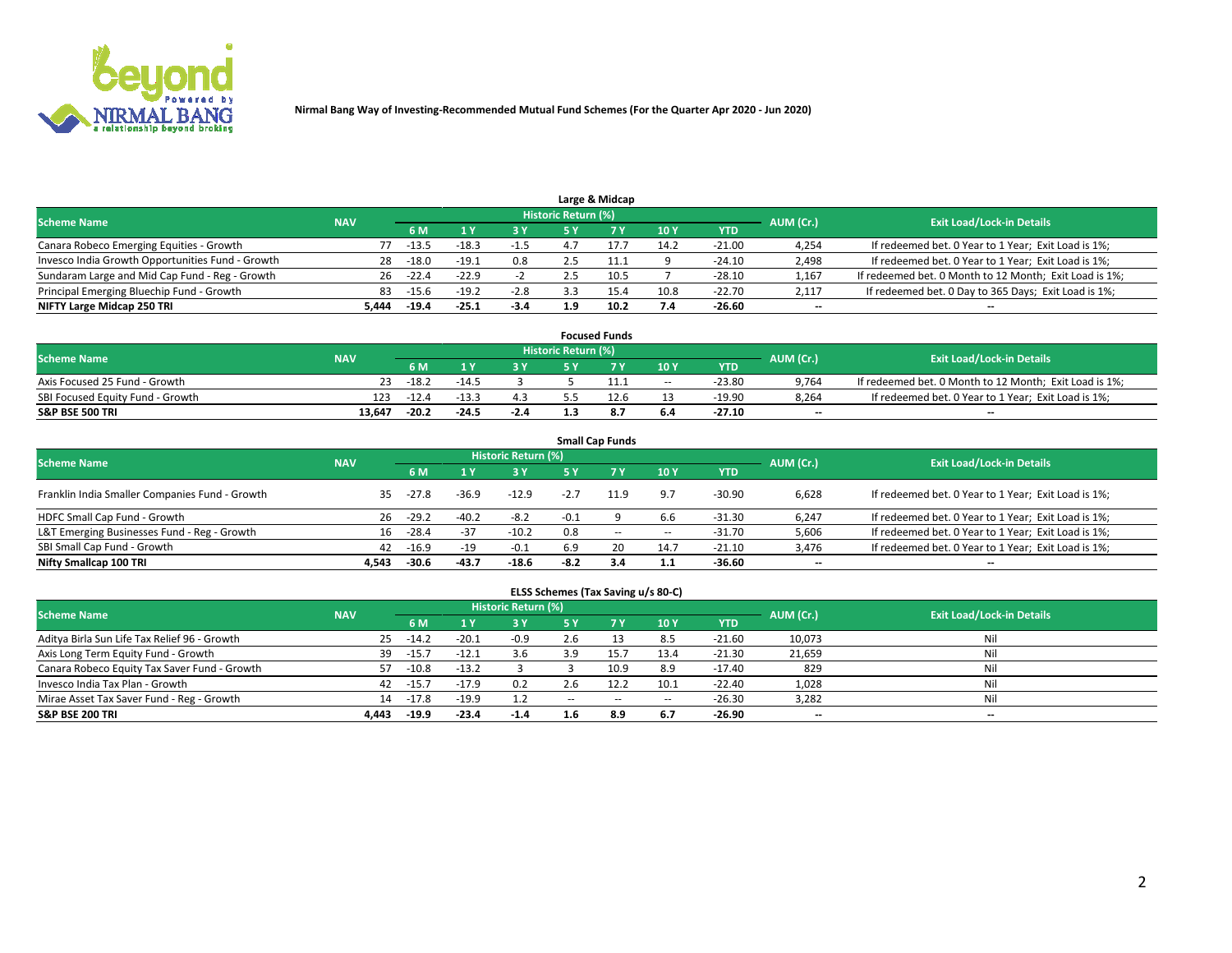

| <b>Contra/Value Fund</b>                  |            |           |                                  |        |        |     |      |            |       |                                                     |  |  |  |
|-------------------------------------------|------------|-----------|----------------------------------|--------|--------|-----|------|------------|-------|-----------------------------------------------------|--|--|--|
| <b>Scheme Name</b>                        | <b>NAV</b> | AUM (Cr.) | <b>Exit Load/Lock-in Details</b> |        |        |     |      |            |       |                                                     |  |  |  |
|                                           |            | 6 M       |                                  | 3 Y    |        |     | 10Y  | <b>YTD</b> |       |                                                     |  |  |  |
| Kotak India EQ Contra Fund - Reg - Growth | 40         | $-20.9$   | $-23.1$                          | $-0.3$ |        | 8.6 | 6.9  | $-26.70$   | 866   | If redeemed bet. 0 Year to 1 Year; Exit Load is 1%; |  |  |  |
| Invesco India Contra Fund - Growth        | 38         | -17.1     | $-21.4$                          | $-0.5$ |        |     | 9.4  | $-23.50$   | 4,669 | If redeemed bet. 0 Year to 1 Year; Exit Load is 1%; |  |  |  |
| UTI Value Opportunities Fund - Growth     | 48         | $-17.3$   | $-21.3$                          | $-2.3$ | $-0.9$ |     | 7. L | $-25.20$   | 4,403 | If redeemed bet. 0 Year to 1 Year; Exit Load is 1%; |  |  |  |
| Nippon India Value Fund - Growth          | 54         | $-22.5$   | $-26.4$                          | $-4.4$ | 0.1    |     | 6.4  | $-27.80$   | 2,948 | If redeemed bet. 0 Year to 1 Year; Exit Load is 1%; |  |  |  |
| S&P BSE 500 TRI                           | 13,647     | $-20.2$   | $-24.5$                          | $-2.4$ |        | 8.7 | 6.4  | $-27.10$   | $- -$ | $\overline{\phantom{a}}$                            |  |  |  |

| Sector/Thematic                                                           |            |         |         |                            |        |                          |                          |            |                          |                                                        |  |  |  |
|---------------------------------------------------------------------------|------------|---------|---------|----------------------------|--------|--------------------------|--------------------------|------------|--------------------------|--------------------------------------------------------|--|--|--|
| <b>Scheme Name</b>                                                        | <b>NAV</b> |         |         | <b>Historic Return (%)</b> |        |                          |                          |            | AUM (Cr.)                | <b>Exit Load/Lock-in Details</b>                       |  |  |  |
|                                                                           |            | 6 M     |         | 3 Y                        | 5 Y    | 7 Y                      | 10Y                      | <b>YTD</b> |                          |                                                        |  |  |  |
| Canara Robeco Consumer Trends Fund - Reg -<br>Growth                      | 35         | $-11.4$ | $-10$   | 3.8                        | 6.2    | 13.3                     | 11.4                     | $-17.50$   | 314                      | If redeemed bet. 0 Year to 1 Year; Exit Load is 1%;    |  |  |  |
| Mirae Asset Great Consumer Fund - Growth                                  | 29         | $-16.8$ | $-17$   | 3.6                        | 4.7    | 13.1                     | $\overline{\phantom{a}}$ | $-22.90$   | 986                      | If redeemed bet. 0 Year to 1 Year; Exit Load is 1%;    |  |  |  |
| <b>ICICI Prudential Technology Fund - Growth</b>                          | 47         | $-20.2$ | $-23.1$ | 5.5                        | 2.2    |                          | 12.1                     | $-19.80$   | 388                      | If redeemed bet. 0 Day to 15 Day; Exit Load is 1%;     |  |  |  |
| Nippon India Pharma Fund - Growth                                         | 165        | 21.2    | 9.2     | 6.7                        | 2.4    | 13.8                     | 12.9                     | 8.30       | 2.421                    | If redeemed bet. 0 Year to 1 Year; Exit Load is 1%;    |  |  |  |
| BNP Paribas India Consumption Fund - Reg - Growth                         | 11         | -7.6    | $-3.2$  | $\sim$                     | $\sim$ | $\overline{\phantom{a}}$ | $\overline{\phantom{a}}$ | $-15.20$   | 534                      | If redeemed bet. 0 Month to 12 Month; Exit Load is 1%; |  |  |  |
| ICICI Prudential Banking and Financial Services Fund -<br>Retail - Growth | 41         | $-33.5$ | $-38.1$ | $-7.7$                     | 1.8    | 10.5                     | 10                       | $-41.80$   | 3,372                    | If redeemed bet. 0 Day to 15 Day; Exit Load is 1%;     |  |  |  |
| <b>S&amp;P BSE 500 TRI</b>                                                | 13.647     | $-20.2$ | $-24.5$ | $-2.4$                     | 1.3    | -8.7                     | 6.4                      | $-27.10$   | $\overline{\phantom{a}}$ | --                                                     |  |  |  |

| <b>Dynamic Asset Allocation Funds</b>                      |            |         |         |                            |     |                          |            |            |                          |                                                          |  |  |  |
|------------------------------------------------------------|------------|---------|---------|----------------------------|-----|--------------------------|------------|------------|--------------------------|----------------------------------------------------------|--|--|--|
| <b>Scheme Name</b>                                         | <b>NAV</b> |         |         | <b>Historic Return (%)</b> |     |                          |            |            | AUM (Cr.)                | <b>Exit Load/Lock-in Details</b>                         |  |  |  |
|                                                            |            | 6 M     |         | $-3Y$                      | 5 Y | <b>7Y</b>                | <b>10Y</b> | <b>YTD</b> |                          |                                                          |  |  |  |
| ICICI Prudential Balanced Advantage Fund - Reg -<br>Growth | 31         | $-13.7$ | $-12.6$ | 0.6                        | 3.8 | 9.4                      | 9.3        | $-18.90$   | 28,092                   | If redeemed bet. 0 Year to 1 Year; Exit Load is 1%;      |  |  |  |
| Invesco India Dynamic Equity Fund - Growth                 | 26         | $-11.2$ | $-11.3$ | 0.7                        | 2.4 | 9.4                      | 7.8        | $-15.30$   | 838                      | If redeemed bet. 0 Month to 3 Month; Exit Load is 0.25%; |  |  |  |
| Nippon India Balanced Advantage Fund - Growth              | 80         | -11.1   | $-12.3$ | 0.7                        | 2.7 | 9.6                      | 8.4        | $-15.50$   | 2,956                    | If redeemed bet. 0 Month to 12 Month; Exit Load is 1%;   |  |  |  |
| HDFC Balanced Advantage Fund - Growth                      | 152        | $-18.9$ | $-23.8$ | $-1.9$                     | 2.2 | 8.3                      |            | $-24.80$   | 32,369                   | If redeemed bet. 0 Year to 1 Year; Exit Load is 1%;      |  |  |  |
| SBI Dynamic Asset Allocation Fund - Reg - Growth           | 12         | $-11.9$ | $-13.1$ | 0.6                        | 2.9 | $\overline{\phantom{a}}$ | --         | $-16.30$   | 614                      | If redeemed bet. 0 Month to 12 Month; Exit Load is 1%;   |  |  |  |
| NIFTY 50 Hybrid Composite Debt 65:35 Index                 | 8.705      | $-12.1$ | $-11.8$ | 2.9                        | 4.1 | 8.5                      | 7.5        | $-17.60$   | $\overline{\phantom{a}}$ | --                                                       |  |  |  |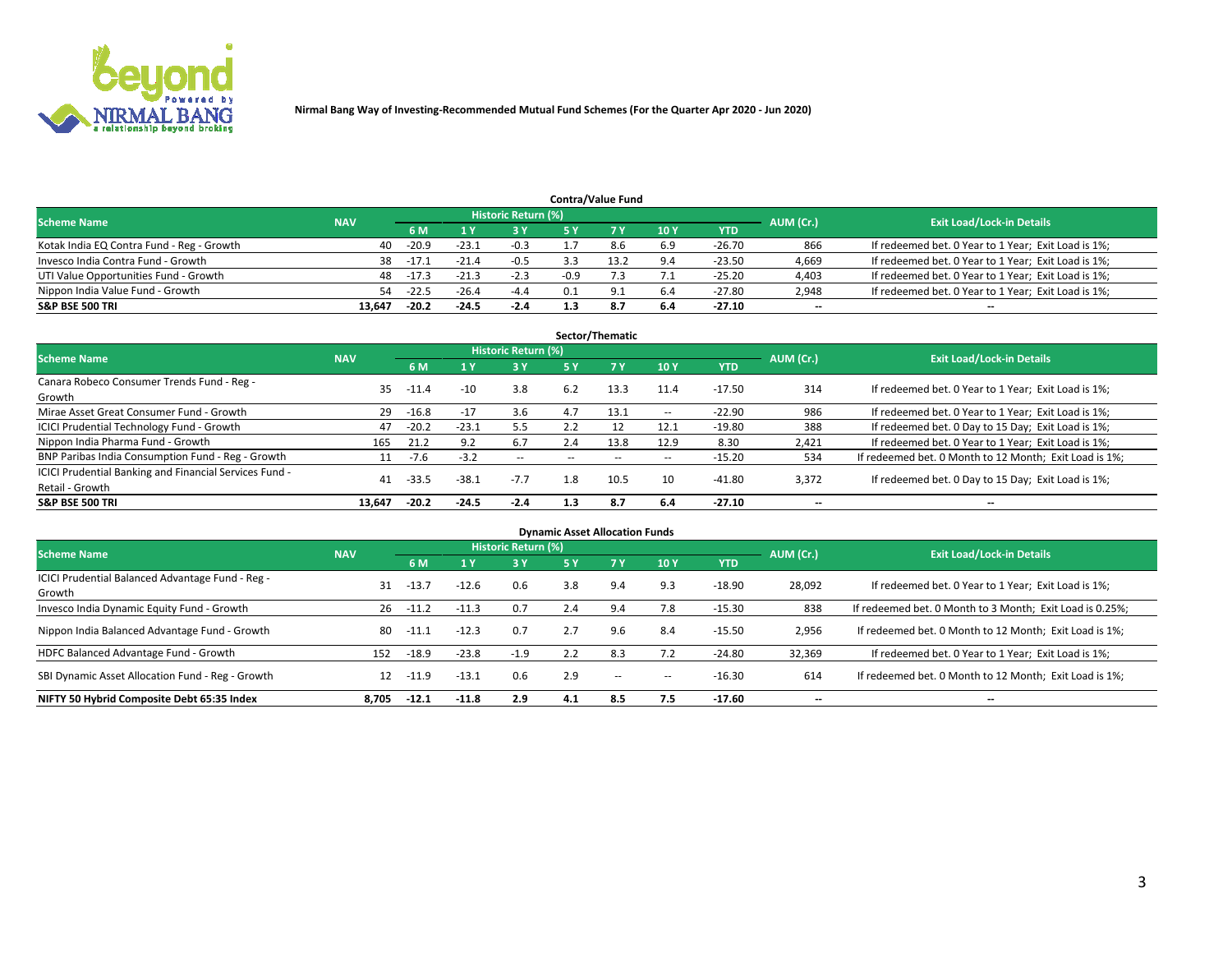

| <b>Hybrid Aggressive</b>                        |            |         |         |                     |       |       |                          |          |                          |                                                        |  |  |  |
|-------------------------------------------------|------------|---------|---------|---------------------|-------|-------|--------------------------|----------|--------------------------|--------------------------------------------------------|--|--|--|
| <b>Scheme Name</b>                              | <b>NAV</b> |         |         | Historic Return (%) |       |       |                          |          | AUM (Cr.)                | <b>Exit Load/Lock-in Details</b>                       |  |  |  |
|                                                 |            | 6 M     |         | 3 Y                 | 5 ۷   |       | 10Y                      | YTD      |                          |                                                        |  |  |  |
| ICICI Prudential Equity & Debt Fund - Growth    | 109        | $-15.0$ | $-19.2$ | $-1.7$              |       |       | 10                       | $-22.50$ | 20,611                   | If redeemed bet. 0 Year to 1 Year; Exit Load is 1%;    |  |  |  |
| Mirae Asset Hybrid - Equity Fund - Reg - Growth | 13         | $-12.4$ | $-14.4$ | 1.4                 | $- -$ | $- -$ | $\overline{\phantom{a}}$ | $-19.80$ | 3,424                    | If redeemed bet. 0 Year to 1 Year; Exit Load is 1%;    |  |  |  |
| SBI Equity Hybrid Fund - Growth                 | 120        | $-12.1$ | $-10.6$ | 2.9                 |       | 11 Q  | 9.3                      | $-18.00$ | 32,470                   | If redeemed bet. 0 Month to 12 Month; Exit Load is 1%; |  |  |  |
| Canara Robeco Equity Hybrid Fund - Growth       | 146        | $-7.3$  | $-7.9$  | 3.3                 |       |       | 9.9                      | $-13.40$ | 2,621                    | If redeemed bet. 0 Year to 1 Year; Exit Load is 1%;    |  |  |  |
| NIFTY 50 Hybrid Composite Debt 65:35 Index      | 8,705      | $-12.1$ | $-11.8$ | 2.9                 | 4.1   | 8.5   | 7.5                      | $-17.60$ | $\overline{\phantom{a}}$ | --                                                     |  |  |  |

| <b>Arbitrage Fund</b>                      |            |    |     |  |                     |     |  |     |            |           |                                                          |  |  |
|--------------------------------------------|------------|----|-----|--|---------------------|-----|--|-----|------------|-----------|----------------------------------------------------------|--|--|
| <b>Scheme Name</b>                         | <b>NAV</b> |    |     |  | Historic Return (%) |     |  |     |            | AUM (Cr.) | <b>Exit Load/Lock-in Details</b>                         |  |  |
|                                            |            |    | 1 M |  | 6 M                 |     |  | 3 Y | <b>YTD</b> |           |                                                          |  |  |
| IDFC Arbitrage Fund - Reg - Growth         |            |    |     |  | 4.6                 |     |  |     | 5.00       | 12.007    | If redeemed bet. 0 Month to 1 Month; Exit Load is 0.25%; |  |  |
| Kotak Equity Arbitrage Fund - Reg - Growth |            | 28 | 6.3 |  | 5.4                 | 6.3 |  | 6.1 | 6.10       | 17.662    | If redeemed bet. 0 Day to 30 Day; Exit Load is 0.25%;    |  |  |
| Nippon India Arbitrage Fund - Growth       |            | 20 |     |  |                     |     |  | 6.2 | 5.70       | 10.423    | If redeemed bet. 0 Month to 1 Month; Exit Load is 0.25%; |  |  |

| <b>Equity Saver</b>                      |            |     |                          |                          |                     |        |       |                          |                          |           |                                                        |  |  |  |
|------------------------------------------|------------|-----|--------------------------|--------------------------|---------------------|--------|-------|--------------------------|--------------------------|-----------|--------------------------------------------------------|--|--|--|
| <b>Scheme Name</b>                       | <b>NAV</b> |     |                          |                          | Historic Return (%) |        |       |                          |                          | AUM (Cr.) | <b>Exit Load/Lock-in Details</b>                       |  |  |  |
|                                          |            |     | 6 M                      |                          |                     | E V    |       | 10Y                      | <b>YTD</b>               |           |                                                        |  |  |  |
| Axis Equity Saver Fund - Reg - Growth    |            |     | $-1$                     |                          |                     | $-$    | $- -$ | $\overline{\phantom{a}}$ | $-10.60$                 | 793       | If redeemed bet. 0 Month to 12 Month; Exit Load is 1%; |  |  |  |
| Kotak Equity Savings Fund - Reg - Growth |            | 14. | $-5$                     |                          |                     |        | $-$   | $\sim$                   | $-9.40$                  | 1.712     | If redeemed bet. 0 Year to 1 Year; Exit Load is 1%;    |  |  |  |
| CRISIL Hybrid 50+50 - Moderate Index*    | $- -$      |     | $\overline{\phantom{a}}$ | $\overline{\phantom{a}}$ | $- -$               | $\sim$ | $- -$ | $\overline{\phantom{a}}$ | $\overline{\phantom{a}}$ | $- -$     | --                                                     |  |  |  |

| <b>Liquid Funds</b>                 |            |                |                |                            |     |      |            |                 |           |                                  |  |  |  |  |
|-------------------------------------|------------|----------------|----------------|----------------------------|-----|------|------------|-----------------|-----------|----------------------------------|--|--|--|--|
| <b>Scheme Name</b>                  | <b>NAV</b> |                |                | <b>Historic Return (%)</b> |     |      | <b>YTM</b> | Avg             | AUM (Cr.) | <b>Exit Load/Lock-in Details</b> |  |  |  |  |
|                                     |            | 1 <sub>W</sub> | $\overline{M}$ | 1 M                        | ះ M | 41 Y |            | <b>Maturity</b> |           |                                  |  |  |  |  |
| Axis Liquid Fund - Growth           | 2.197      | 5.2            |                | 6.6                        | 5.8 |      | 5.44       | 0.10            | 30,919    | *Ref Footnote                    |  |  |  |  |
| IDFC Cash Fund - Reg - Growth       | 2,394      | 4.8            |                | 5.6                        |     |      | 5.34       | 0.08            | 9,121     | *Ref Footnote                    |  |  |  |  |
| Mahindra Liquid Fund - Reg - Growth | 1,284      | 5.0            | 15.8           | 6.1                        | o.b | 6.2  | 5.56       | 0.06            | 2,801     | *Ref Footnote                    |  |  |  |  |
| Kotak Liquid Fund - Reg - Growth    | 4.005      | 4.7            | 16.1           | 5.7                        |     |      | 5.5        | 0.09            | 25,945    | *Ref Footnote                    |  |  |  |  |
| <b>CRISIL Liquid Fund Index</b>     | $- -$      | 4.9            | 11.6           | 5.4                        |     | 6.3  | $-$        | $- -$           | $-$       | $-$                              |  |  |  |  |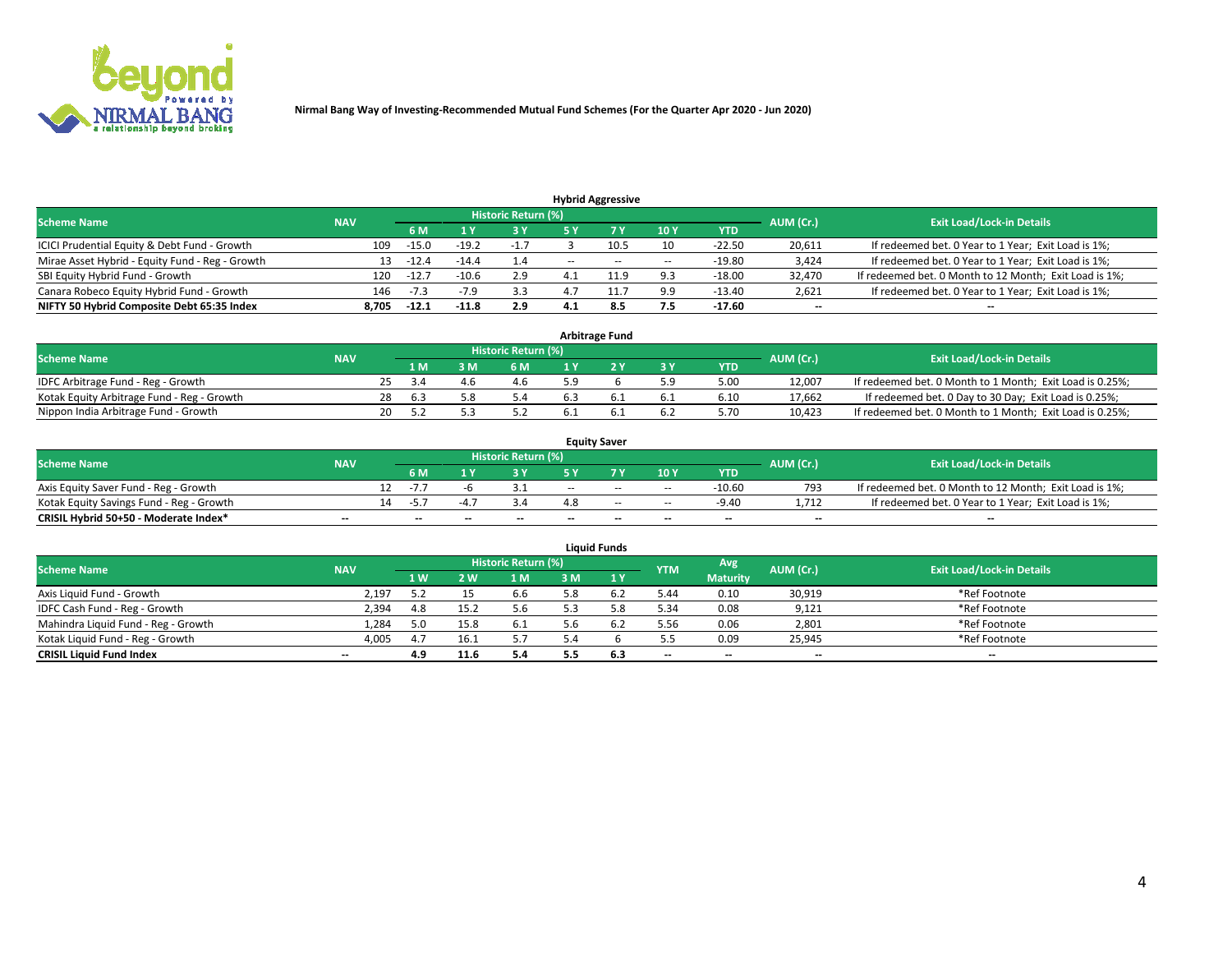

| <b>Ultra Short Fund</b>                       |            |       |     |                     |       |                          |            |                 |           |                                  |  |  |  |  |
|-----------------------------------------------|------------|-------|-----|---------------------|-------|--------------------------|------------|-----------------|-----------|----------------------------------|--|--|--|--|
| Scheme Name                                   | <b>NAV</b> |       |     | Historic Return (%) |       |                          | <b>YTM</b> | Avg             | AUM (Cr.) | <b>Exit Load/Lock-in Details</b> |  |  |  |  |
|                                               |            | 1 M I |     | 6 M                 |       | 3 Y                      |            | <b>Maturity</b> |           |                                  |  |  |  |  |
| IDFC Ultra Short Term Fund - Reg - Growth     |            | 6.0   |     | <b>.</b> ე          |       | $\overline{\phantom{m}}$ | 5.88       | 0.43            | 5,798     | Nil                              |  |  |  |  |
| Sundaram Ultra Short Term Fund - Reg - Growth |            | ∢ ฯ   |     |                     | $- -$ | $\sim$                   | 5.69       | 0.37            | 335       | Nil                              |  |  |  |  |
| L&T Ultra Short Term Fund - Growth            | 33         | 6.    |     | b.                  |       |                          | 5.82       | 0.41            | 2.786     | Nil                              |  |  |  |  |
| <b>NIFTY Ultra Short Duration Debt Index</b>  | 4,065      | 5.8   | υ., | 6.4                 |       |                          | $- -$      | $-$             | $- -$     | $- -$                            |  |  |  |  |

| <b>Money Market Fund</b>                         |                          |     |     |                            |     |                          |                          |                 |           |                                  |  |  |  |  |
|--------------------------------------------------|--------------------------|-----|-----|----------------------------|-----|--------------------------|--------------------------|-----------------|-----------|----------------------------------|--|--|--|--|
| <b>Scheme Name</b>                               | <b>NAV</b>               |     |     | <b>Historic Return (%)</b> |     |                          | <b>YTM</b>               | Avg             | AUM (Cr.) | <b>Exit Load/Lock-in Details</b> |  |  |  |  |
|                                                  |                          | 1 M | ١M  | 6 M                        |     | 3 Y                      |                          | <b>Maturity</b> |           |                                  |  |  |  |  |
| Aditya Birla Sun Life Money Manager Fund - Reg - | 270                      | 6.0 | 6.7 |                            |     | 7.6                      | 6.09                     | 0.64            | 13,471    | Nil                              |  |  |  |  |
| Growth                                           |                          |     |     | 6.5                        |     |                          |                          |                 |           |                                  |  |  |  |  |
| Franklin India Savings Fund - Growth             |                          |     |     | 6.5                        |     |                          | 5.77                     | 0.40            | 4,568     | Nil                              |  |  |  |  |
| Nippon India Money Market Fund - Growth          | 3,037                    | 5.5 |     | 6.2                        |     |                          | 5.8                      | 0.35            | 5,827     | Nil                              |  |  |  |  |
| <b>CRISIL Liquid Fund Index</b>                  | $\overline{\phantom{a}}$ | 5.4 |     | 5.7                        | 6.3 | $\overline{\phantom{a}}$ | $\overline{\phantom{a}}$ | $- -$           | $- -$     | $-$                              |  |  |  |  |

| <b>Short Term Fund</b>                          |            |    |        |     |                     |     |  |            |                          |           |                                  |  |  |  |
|-------------------------------------------------|------------|----|--------|-----|---------------------|-----|--|------------|--------------------------|-----------|----------------------------------|--|--|--|
| <b>Scheme Name</b>                              | <b>NAV</b> |    |        |     | Historic Return (%) |     |  | <b>YTM</b> | Avg                      | AUM (Cr.) | <b>Exit Load/Lock-in Details</b> |  |  |  |
|                                                 |            |    | 1 M    | : M | 6 M                 |     |  |            | <b>Maturity</b>          |           |                                  |  |  |  |
| Axis Short Term Fund - Growth                   |            | 22 | $-4.8$ |     | 7.1                 | 8.5 |  | 6.63       | 3.20                     | 5,398     | Nil                              |  |  |  |
| HDFC Short Term Debt Fund - Growth              |            | 22 | $-9.9$ | 4.b | 7.1                 | 8.5 |  | 6.85       | $\overline{\phantom{a}}$ | 11,204    | Nil                              |  |  |  |
| IDFC Bond Fund - Short Term Plan - Reg - Growth |            | 41 | $-2.8$ |     | 6.9                 |     |  | 6.42       | 2.07                     | 12,341    | Nil                              |  |  |  |
| Kotak Bond Short Term Fund - Reg - Growth       |            | 38 | -9.1   | 4.8 | 6.4                 |     |  | 6.84       | 3.07                     | 11,560    | Nil                              |  |  |  |
| L&T Short Term Bond Fund - Reg - Growth         |            | 19 | -1.3   | b.b | 7.2                 |     |  | 6.29       | 2.18                     | 5,190     | Nil                              |  |  |  |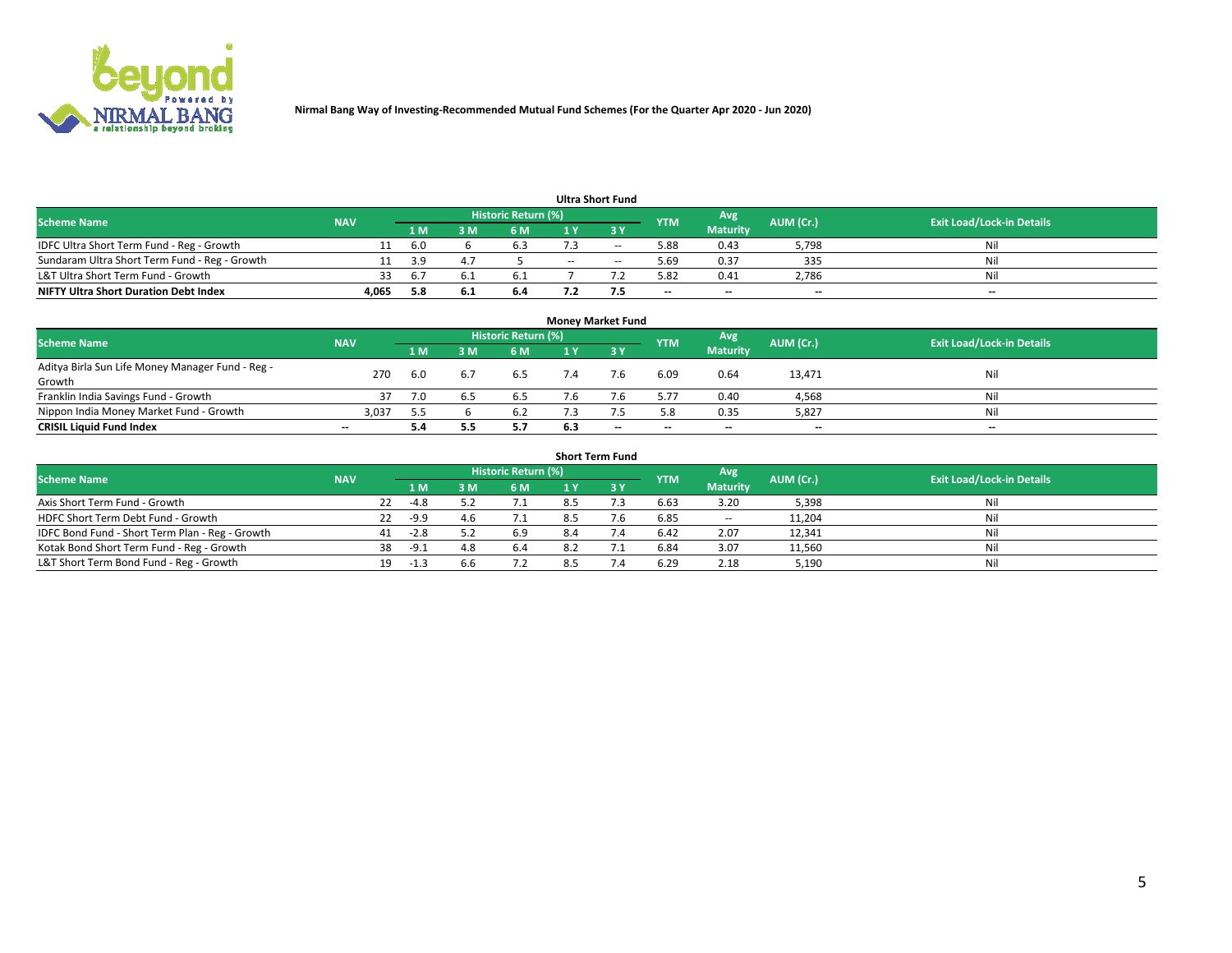

| <b>Low Duration Fund</b>                  |            |     |     |                      |  |  |            |                          |           |                                  |  |  |  |  |
|-------------------------------------------|------------|-----|-----|----------------------|--|--|------------|--------------------------|-----------|----------------------------------|--|--|--|--|
| <b>Scheme Name</b>                        | <b>NAV</b> |     |     | Historic Return (%)' |  |  | <b>YTM</b> | Avg                      | AUM (Cr.) | <b>Exit Load/Lock-in Details</b> |  |  |  |  |
|                                           |            | 1 M | : M | 6 M                  |  |  |            | <b>Maturity</b>          |           |                                  |  |  |  |  |
| Axis Treasury Advantage Fund - Growth     | 2.252      |     |     | o.z                  |  |  | 6. L       | 0.97                     | 5,894     | Nil                              |  |  |  |  |
| Canara Robeco Savings Fund - Reg - Growth |            | 2.0 |     |                      |  |  | 5.88       | $\overline{\phantom{a}}$ | 936       | Nil                              |  |  |  |  |
| IDFC Low Duration Fund - Reg - Growth     | 29         |     |     |                      |  |  | 5.93       | 1.02                     | 6.222     | Nil                              |  |  |  |  |

| <b>Banking &amp; PSU Bond Funds</b>            |            |         |     |                            |  |     |            |                 |           |                                  |  |  |  |  |
|------------------------------------------------|------------|---------|-----|----------------------------|--|-----|------------|-----------------|-----------|----------------------------------|--|--|--|--|
| <b>Scheme Name</b>                             | <b>NAV</b> |         |     | <b>Historic Return (%)</b> |  |     | <b>YTM</b> | Avg             | AUM (Cr.) | <b>Exit Load/Lock-in Details</b> |  |  |  |  |
|                                                |            | 1 M     | R M | 6 M                        |  |     |            | <b>Maturity</b> |           |                                  |  |  |  |  |
| Axis Banking & PSU Debt Fund - Growth          | 1.899      | $-4.6$  | 4.4 | 6.8                        |  |     | 6.47       | 2.30            | 14.469    | Nil                              |  |  |  |  |
| Kotak Banking and PSU Debt Fund - Reg - Growth | 46         | $-10.7$ | 3 Q | 6.8                        |  | ہ 7 | 6.71       | 3.58            | 5.225     | Nil                              |  |  |  |  |
| IDFC Banking & PSU Debt Fund - Reg - Growth    | 18         | -5.4    |     | 7.6                        |  |     | 6.56       | 3.02            | 14,069    | Nil                              |  |  |  |  |

| <b>Corporate Bond Funds</b>                         |            |         |     |                     |      |     |            |                 |           |                                                         |  |  |  |  |
|-----------------------------------------------------|------------|---------|-----|---------------------|------|-----|------------|-----------------|-----------|---------------------------------------------------------|--|--|--|--|
| <b>Scheme Name</b>                                  | <b>NAV</b> |         |     | Historic Return (%) |      |     | <b>YTM</b> | Avg             | AUM (Cr.) | <b>Exit Load/Lock-in Details</b>                        |  |  |  |  |
|                                                     |            | 1 M.    | 8 M | 6 M                 |      |     |            | <b>Maturity</b> |           |                                                         |  |  |  |  |
| ICICI Prudential Corporate Bond Fund - Reg - Growth | 21         | -8.6    |     | 6.5                 | 8.2  | 7.4 | 6.61       | 2.50            | 13,243    | Nil                                                     |  |  |  |  |
| L&T Triple Ace Bond Fund - Reg - Growth             | 51.        | $-41.4$ | 2.6 | 6.3                 | 11.2 |     | 7.2        | 8.45            | 3.081     | If redeemed bet. 0 Month to 3 Month; Exit Load is 0.5%; |  |  |  |  |
| Kotak Corporate Bond Fund - Std - Growth            | 2,681      | $-2.8$  | 4.9 | 6.6                 | 8.3  | 7.8 | 6.51       | 1.61            | 4,840     | Nil                                                     |  |  |  |  |

| <b>Credit Risk Fund</b>                           |            |    |        |     |                     |     |      |            |                 |           |                                                           |  |  |
|---------------------------------------------------|------------|----|--------|-----|---------------------|-----|------|------------|-----------------|-----------|-----------------------------------------------------------|--|--|
| <b>Scheme Name</b>                                | <b>NAV</b> |    |        |     | Historic Return (%) |     |      | <b>YTM</b> | Avg             | AUM (Cr.) | <b>Exit Load/Lock-in Details</b>                          |  |  |
|                                                   |            |    | 1 M.   |     | <b>6 M</b>          |     | -3 Y |            | <b>Maturity</b> |           |                                                           |  |  |
| <b>ICICI Prudential Credit Risk Fund - Growth</b> |            | 22 | $-5.3$ |     | 8.8                 | 8.8 |      | 9.08       | 2.23            | 12,872    | If redeemed bet. 0 Year to 1 Year; Exit Load is 1%;       |  |  |
| Kotak Credit Risk Fund - Reg - Growth             |            | 22 | $-5.7$ | 0.0 |                     |     |      | 8.49       | 2.66            | 5,280     | If redeemed bet. 0 Year to 1 Year; Exit Load is 1%;       |  |  |
|                                                   |            |    |        |     |                     |     |      |            |                 |           | If redeemed bet. 0 Month to 12 Month; Exit Load is 3%; If |  |  |
| SBI Credit Risk Fund - Growth                     |            | 32 | $-6.7$ |     | 6.2                 |     | 6.4  | 8.41       | 2.45            | 5,083     | redeemed bet. 12 Month to 24 Month; Exit Load is 1.5%; If |  |  |
|                                                   |            |    |        |     |                     |     |      |            |                 |           | redeemed bet. 24 Month to 36 Month; Exit Load is 0.75%;   |  |  |